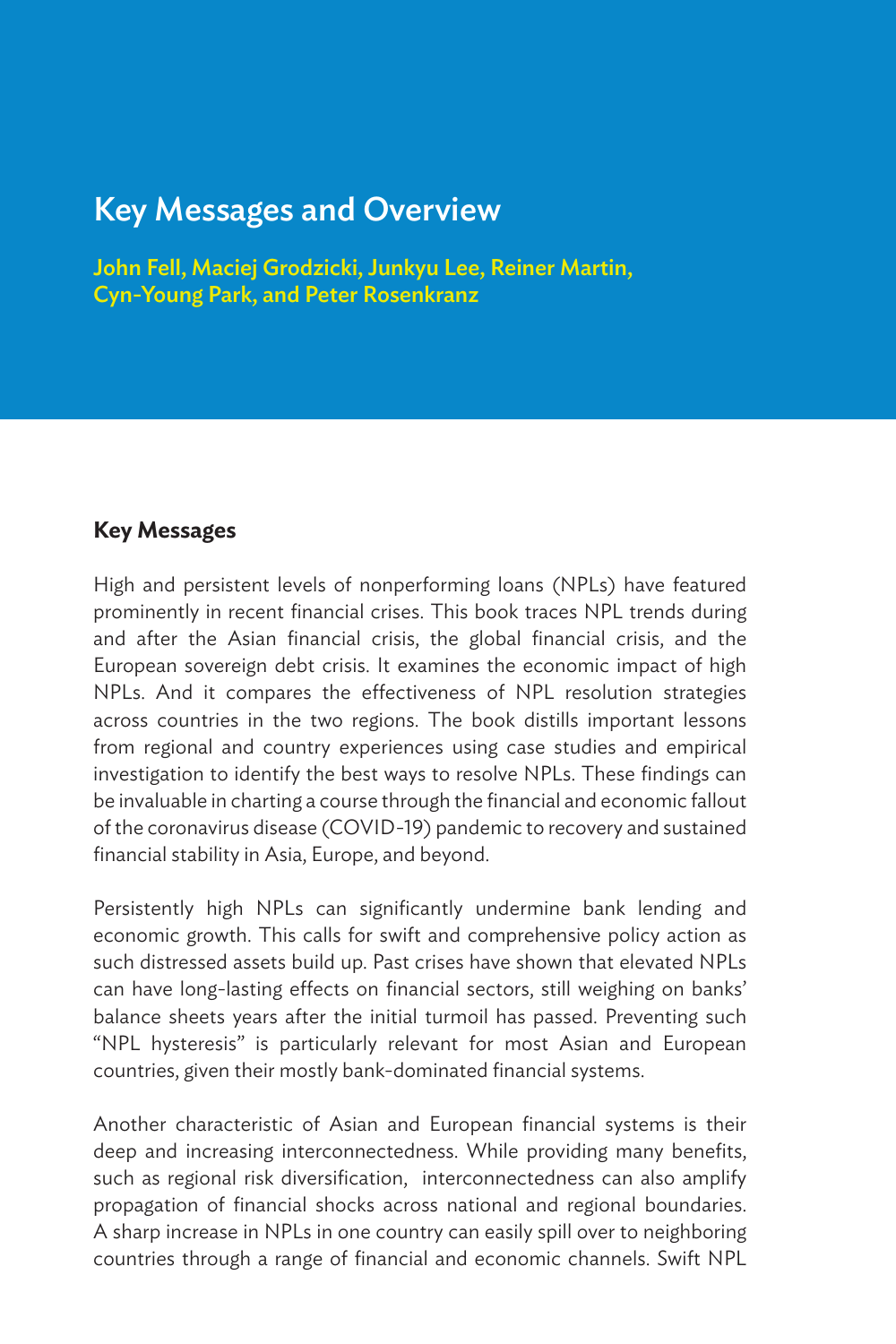resolution mechanisms are therefore important for domestic and for regional financial stability and economic growth.

The book identifies a wide range of available NPL resolution options. Yet, it also reveals the numerous supply- and demand-side impediments and structural problems that complicate or even preclude the use of some of these options, thus slowing resolution.

Supply-side challenges stem from banks' reluctance to take the losses that NPL resolution entails. This relates to both the "on-balance-sheet resolution of NPLs" and "off-balance sheet" approaches, i.e., NPL sales. Both of these options can often lead to recovery values that are below NPL net book values. In other words, NPL resolution often implies losses on the loan book, hurting bank profitability in the short term and reducing bank capital levels. Such NPL-related losses are exacerbated if the workout capacity within the originating bank is insufficient and if there is a lack of demand for NPLs on the secondary market. Being reluctant or unable to sustain NPL-related losses, banks often prefer to retain NPLs on their books, hoping that the loans will become "performing" again or that the value of the underlying assets recovers. Asian and European case studies reviewed in the book, however, show that these hopes are often unfounded and that "extend-andpretend" approaches ultimately result in even more severe balance sheet losses for the banks.

Demand-side impediments are often multifaceted. First, banks tend to have more information about the net present value of NPLs than potential investors, creating information asymmetries between potential buyers and sellers. Second, transaction costs for resolving or selling NPLs are often significant, further reducing NPLs' net present value. Such transaction costs relate, for example, to the costs of valuing underlying collateral, the legal costs of recovery, or the notary and other fees associated with NPL sales on the secondary market. Such demand-side impediments tend to drive down the price that potential investors are willing to pay, widening bid-ask spreads, that is, the price NPL investors offer and the price that originating banks are able or willing to accept. Frequently, the bid-ask spread becomes insurmountably wide, curtailing transactions, as seen on many Asian and European secondary NPL markets.

Insufficient quantity and quality of data about NPLs is one factor impeding NPL supply and demand, resulting in NPL market failures. Although banks typically have more and better information about nonperforming exposures than potential investors, their information is often still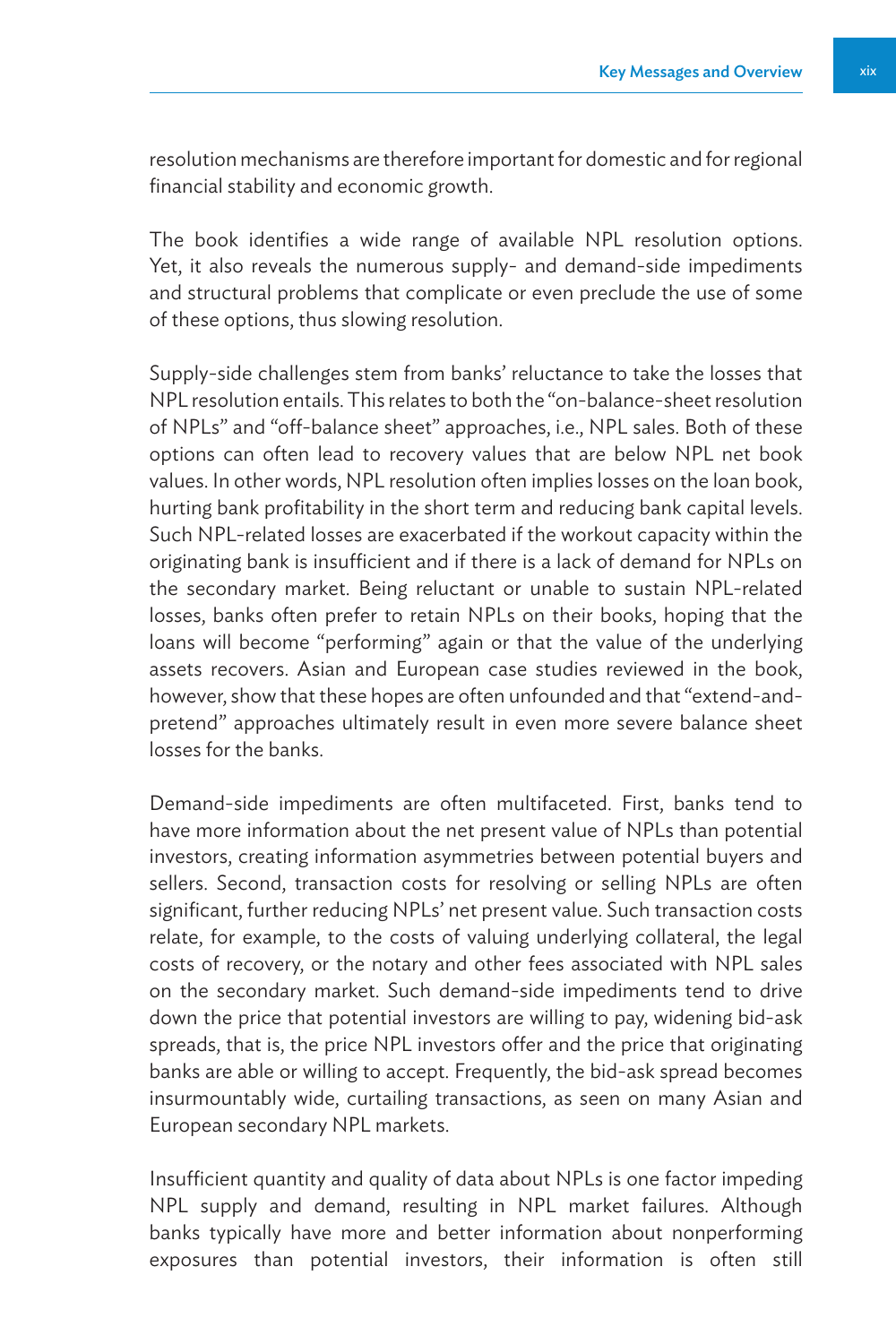insufficient to clearly establish the best possible resolution strategy. Potential investors face even more severe data constraints, creating additional due diligence costs and uncertainty about the net present value of NPLs. This then drives down bidding prices and discourages potential transactions.

Finally, important structural challenges impede NPL resolution in both Asia and Europe. Poor legal frameworks, insufficient judicial capacity, and opaque and lengthy collateral enforcement and insolvency proceedings delay recoveries in asset values and add to recovery costs. They add to banks' costs to resolve NPLs and widen the bid-ask spreads, reducing NPL transactions on the secondary market. Out-of-court procedures can help to overcome some of these structural challenges and to speed up the NPL resolution process, but their effectiveness across countries in Asia and Europe has varied significantly. Some countries also have legal barriers in place, restricting or even prohibiting potential investors from entering and actively participating in secondary NPL markets.

Given these challenges, the book discusses several policy options and measures to enhance and accelerate NPL resolution in Asia and Europe.

The lack of readily available data about NPLs can be addressed in various ways. A comprehensive definition of distressed assets that is comparable across countries helps to create transparency about the magnitude of the problem. Moreover, it helps to enable regional solutions to NPL problems. In Europe, the European Banking Authority published technical standards on NPLs in 2015, going a long way in this direction. In Asia, experience is more heterogeneous. Especially during crises and heightened market uncertainty, asset quality reviews and solvency stress tests can help increase transparency, supporting NPL resolution. NPL disclosure requirements for banks and standardized NPL data templates can reduce information asymmetries and foster secondary market development.

Experience in the Asian and European countries shows that the internal workout of NPLs by the originating bank is usually part of the solution. The efficiency of this "on-balance-sheet" workout depends crucially on regulatory and supervisory rules, guidance, and incentives. Ensuring sufficient provisioning appears particularly important. Sufficient provisioning prevents the supply-side constraint of banks unwilling or unable to take the losses of NPL resolution.

A complementary option to the resolution of NPLs on banks' balance sheets is the development of secondary NPL markets, where the originating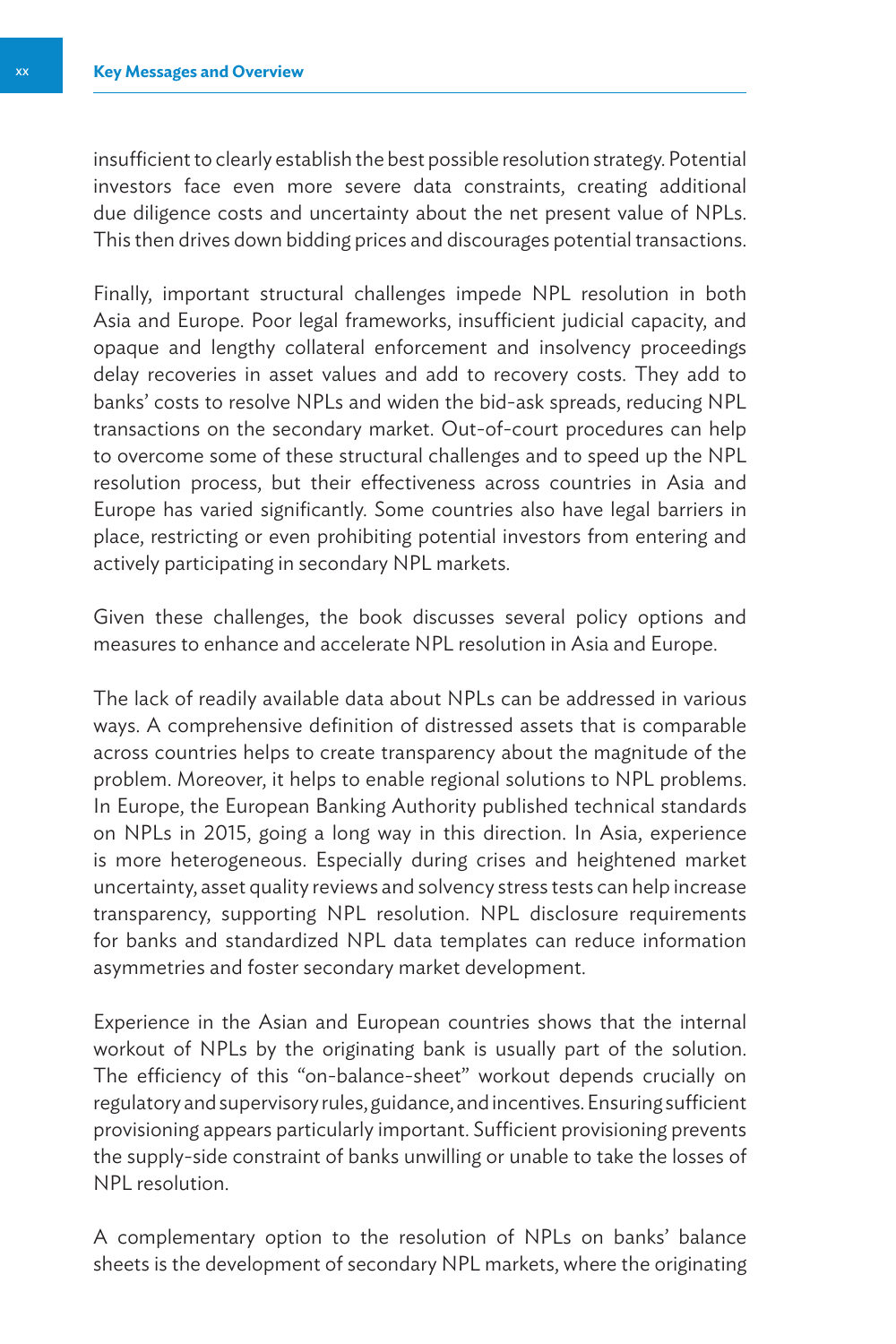banks can sell nonperforming assets to specialized investors. In most countries in Asia and Europe, various demand, supply, and structural challenges still constrain the secondary NPL market. Authorities in both regions are thus pursuing policy reforms to address NPL market failures and to stimulate supply and demand.

Securitization is one, specific form of secondary NPL market transaction. It usually involves sovereign guarantees for at least some NPL security tranches in order to increase investor confidence and to provide clarity about the recoverable value of the underlying NPLs. To be effective, however, securitization requires a certain market size and level of sophistication. This option may therefore not be viable for smaller European countries and Asian developing economies with less sophisticated financial markets. In addition, government-guaranteed securitization schemes can imply significant contingent risks for public finances.

The book also details the role and experiences with asset management companies (AMCs), often also referred to as "bad banks." Especially during crises, AMCs can effectively support NPL resolution by providing a "bridge to the future." They can prevent NPL fire sales by banks at the trough of the market, reduce financial uncertainty, and stabilize the provision of loans to the economy. In sum, they can offer significant potential benefits for both banks and taxpayers. To realize these benefits, however, AMCs need to be properly designed and managed. Asian and European case studies in the book reveal differences in the design and use of AMCs across the two regions, particularly in the role of government and how to establish them (permanent versus temporary AMCs). While Asia has numerous examples of permanent public AMCs, Europe largely set up temporary AMCs and tried to encourage private sector participation.

A more recent approach to facilitate secondary NPL markets is the establishment of NPL transaction platforms—either nationally or regionally. Such platforms are a low-cost and complementary approach to reduce information asymmetries between originating banks and potential NPL investors, thus supporting NPL market development. Their success appears to depend mainly on market size, framework conditions, and the right incentive structure.

The potential benefits of regional cooperation in Asia and Europe are also discussed in the book. Given that most financial sectors in Asian and European countries are relatively small, regional cooperation can offer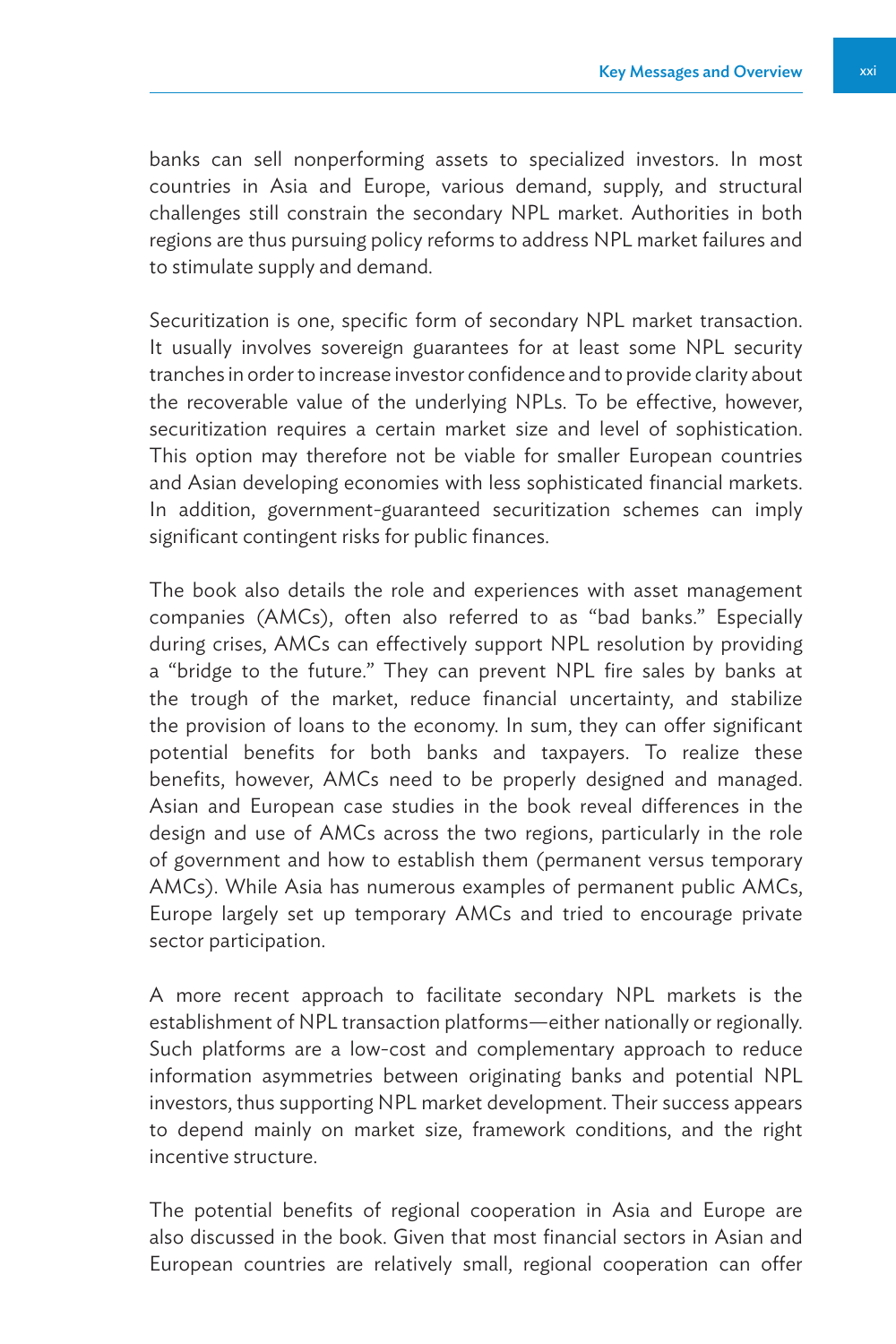potentially sizable benefits. In Europe, regional financial cooperation works mainly through common rules, the so-called *Acquis Communautaire*, and European institutions such as the European Banking Authority, the European Central Bank, and the European Commission. The European Union (EU) Action Plan for NPLs and its update in December 2020 are good examples of regional cooperation in NPLs.

In Asia, regional financial cooperation gained momentum after the Asian financial crisis, especially in the ASEAN+3 region. The International Public AMC Forum is one example of voluntary private sector-driven cooperation to share knowledge and experience in NPL resolution within member economies, although membership remains limited. Additional regional efforts to promote data and product harmonization, as well as to strengthen financial market infrastructure, could help deepen NPL markets in Asia and in Europe.

The role of the state in NPL resolution, meanwhile, differs markedly across Asia and Europe. State involvement is more limited in Europe (e.g., bail-in requirements, state-aid rules). By contrast, a more flexible approach is taken in Asia, although it is well understood that public involvement should be well targeted and not exacerbate an extend-and-pretend approach to NPLs. It remains to be seen to what extent the COVID-19 pandemic—a crisis in which the financial sector is not the source of the problem but part of the solution—may change these perspectives and approaches.

One of the key findings of the book is that no one-size-fits-all approach is effective in NPL resolution. Context-specific, bespoke combinations of resolution approaches are the best way forward. That said, the NPL resolution experience of the range of Asian and European economies reviewed in this book identifies several important lessons and best practices. Thorough analysis of country-specific situations is needed to identify which of these lessons and best practices can be deployed in a particular context.

COVID-19 and its aftermath will likely result in a substantial increase in NPLs in both Asia and Europe. This may destabilize financial systems, compromise swift post-pandemic economic recovery, and threaten financial stability. Large-scale fiscal stimulus packages have thus far helped prevent corporate defaults amid COVID-19, while regulatory forbearance has relieved pressure on banks in addressing NPLs. However, once temporary relief is lifted, corporate defaults are likely to materialize, and banks could become exposed to rising NPLs. Consequently, countries in both Europe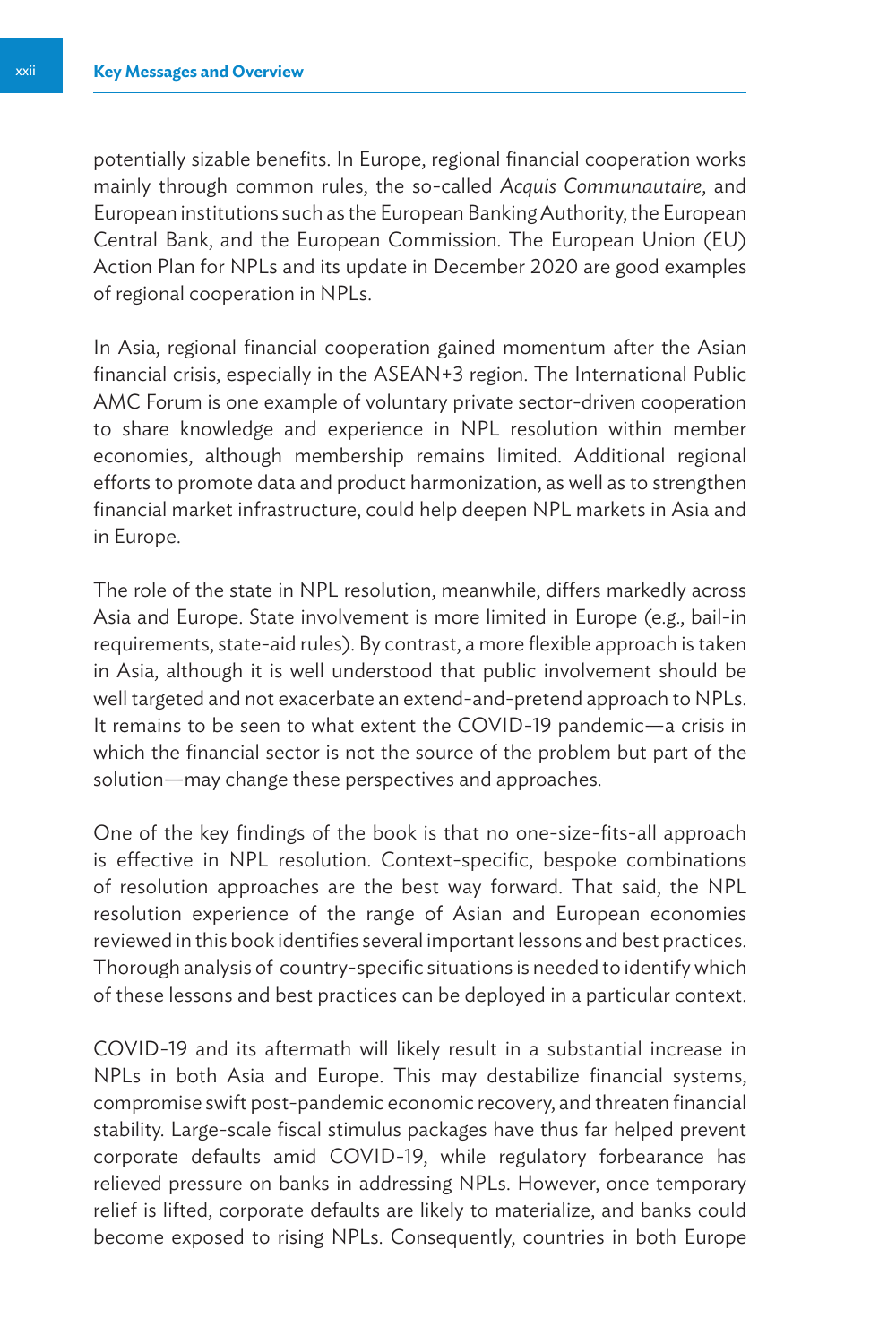and Asia should prepare for the likely increase in NPLs by tackling existing weaknesses in their NPL management and resolution frameworks.

Sound macrofinancial positions can help mitigate the stress on banking sectors and credit markets when entering a crisis. Banks should be encouraged to identify distressed assets early on, adopt realistic assumptions in provisioning, and ramp up capacity to offer adequate workout solutions. In addition, remaining obstacles for the further development of secondary NPL markets need to be tackled. In some jurisdictions, this may require major reforms of legal frameworks, which may prove impossible to complete ahead of the likely increase in NPLs. Nevertheless, authorities should continue to pursue and even accelerate such reforms. They should also identify and implement the remaining "quick wins" that can help streamline NPL resolution and develop markets for distressed assets.

#### **Overview**

This book is divided into four parts. Part 1, *Summary of NPL Trends and Lessons from Three Decades of Crisis Resolution in Asia and Europe*  (Chapters 1–2), investigates the main trends in NPLs in Asia and Europe over the last 30 years and distills the key lessons. Part 2, *Empirical Analyses of the Macrofinancial Implications of NPLs in Asia and Europe* (Chapters 3–4), examines the main determinants of NPLs and their macrofinancial impact. It also empirically analyzes the effectiveness of resolution approaches. Part 3, *Country Case Studies on NPL Resolution in Asia and Europe* (Chapters 5–6), looks in more detail at country-specific NPL resolution practices across Asia and Europe to draw insights on effective responses to rising distressed assets. Finally, Chapters 7–8 in Part 4, *Policy Strategies for Nonperforming Loan Resolution and Market Development in Asia and Europe*, examine the policy implications of NPL resolution strategies in Europe and Asia. They suggest promising ways forward for NPL resolution in Asia, Europe, and beyond.

#### *Part 1: Summary of Nonperforming Loan Trends and Lessons from Three Decades of Crisis Resolution in Asia and Europe*

In **Chapter 1**, *Maciej Grodzicki*, *Reiner Martin*, *Cyn-Young Park*, and *Peter Rosenkranz* summarize NPL trends in Asia and Europe over the last 3 decades. While a certain amount of distressed assets is a normal feature of any banking sector, elevated levels of NPLs can pose major problems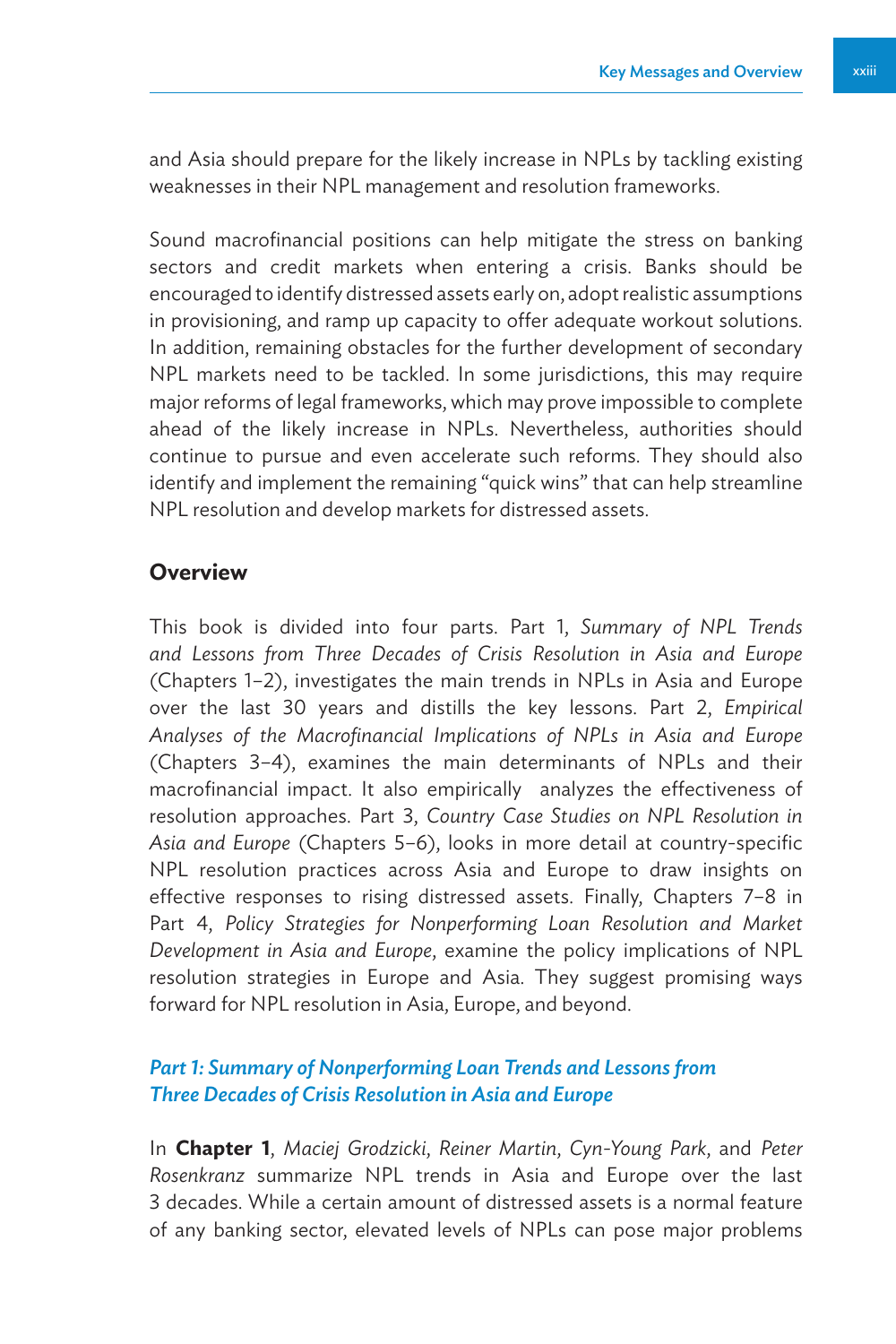for financial sectors, threatening instability for the economy as a whole. Rapid credit growth and persistently high NPL levels often precipitate financial crises. During and after the Asian financial crisis in the late 1990s, NPL levels rose sharply across several East and Southeast Asian countries. A decade later, the euro area saw a significant elevation in NPLs, prompted by the global financial crisis and later the European sovereign debt crisis. This chapter highlights the main features of NPL developments in the two regions, flagging commonalities and considerable heterogeneity in NPL developments between and within the regions.

In **Chapter 2**, *Douglas Arner*, *Evan Gibson*, and *Emilios Avgouleas* draw lessons from 3 decades of banking crisis resolution. In the aftermath of three major crises, a broad array of approaches were adopted to combat the increase in distressed assets. The responses ranged from outright bailouts of troubled banks to bank closures and liquidation. By analyzing the NPL resolution responses to the three major crises, the chapter provides additional insight into the commonly held belief that bank bailouts constitute an inefficient use of public funds or that they give rise to moral hazard concerns. The analysis suggests that, when properly set up, AMCs can facilitate banking sector recapitalization. The conditions of the bailout, mode of bank restructuring, conditions accompanying fiscal subsidies, and the proper setup of AMCs are important in enhancing the effectiveness of bailouts. The chapter argues that during systemic financial crises or crises caused by exogenous factors where moral hazard concerns are minimized, a combination of balance sheet restructuring and set up of AMCs comprises an optimal response. This is particularly relevant for the present pandemic.

### *Part 2: Empirical Analyses of the Macrofinancial Implications of Nonperforming Loans in Asia and Europe*

In **Chapter 3**, *Daekeun Park*, *Junkyu Lee*, and *Peter Rosenkranz* review the macrofinancial linkages of NPLs and investigate the effectiveness of resolution policies. Utilizing a novel NPL dataset constructed from banklevel S&P Global data, the authors examine episodes of sharp reductions in NPL ratios and find that these can be accounted for by faster growth and less volatility in financial markets. Additionally, a probit framework reveals that the establishment of public AMCs can sharply reduce NPL ratios and is consequently a key element in NPL resolution. Estimated average treatment effects, moreover, show that episodes of sharp reductions in NPL ratios are associated with favorable macroeconomic conditions, highlighting the macrofinancial implications and feedback effects of NPLs.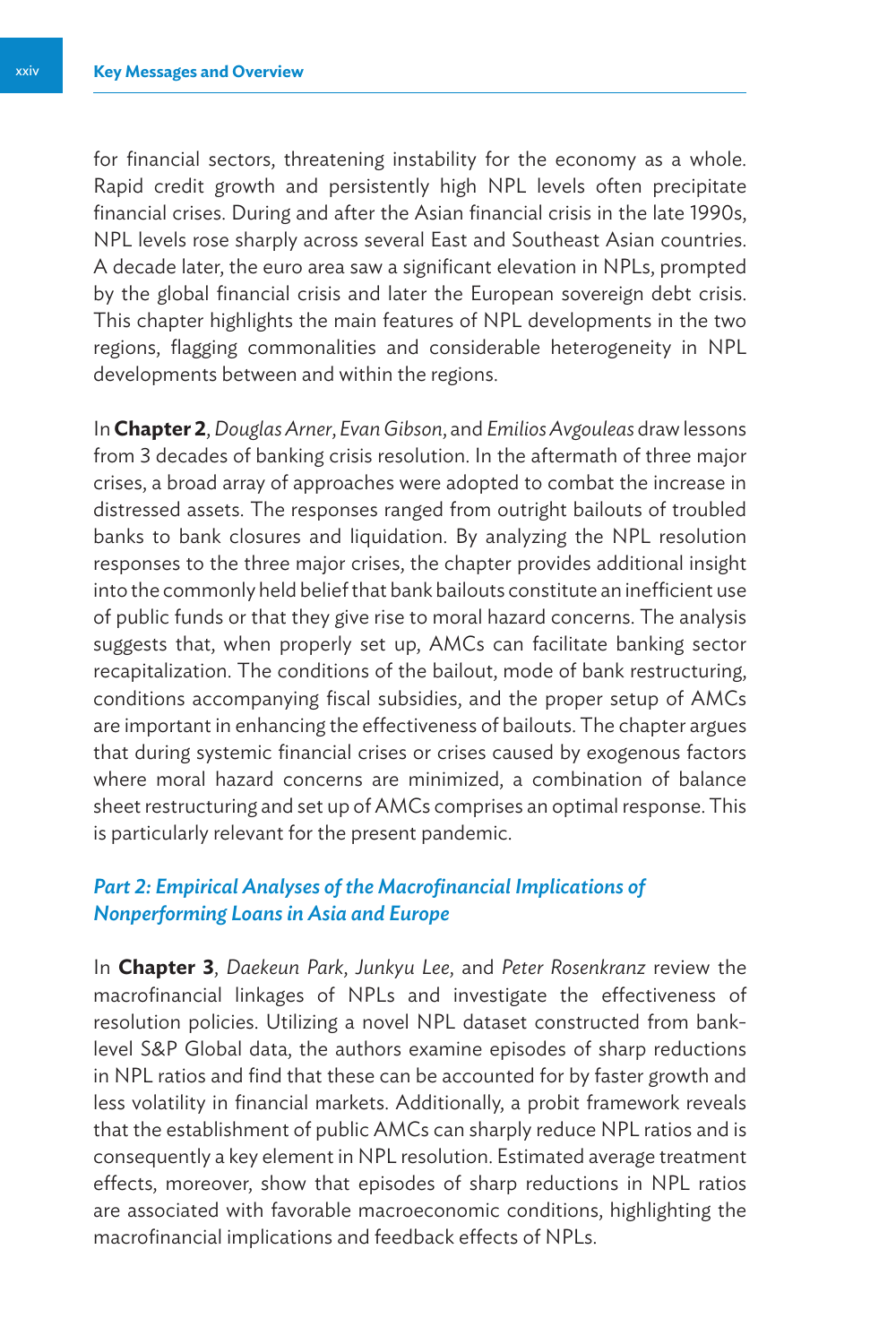In **Chapter 4**, *Ivan Huljak*, *Reiner Martin*, *Diego Moccero*, and *Cosimo Pancaro*  utilize a panel Bayesian vector autoregression (VAR) model to examine the impact of NPLs on bank lending and macroeconomic conditions in the euro area. The paper has three main findings. First, an exogenous increase in the change in NPL ratios in the euro area tends to depress bank lending volumes, widen bank lending spreads, and prompt a fall in real gross domestic product (GDP) growth and residential real estate prices. A corollary to this is that an exogenous change in real GDP growth constrains bank lending and real estate prices, widens lending spreads, and leads to an increase in NPL ratios. Second, shocks to the change in NPL ratios explain a relatively large share of the variance of the variables in the VAR, particularly for euro area countries that experienced a large increase in NPL ratios during the recent crises. Finally, a reduction in banks' NPL ratios can improve macroeconomic and financial conditions. Research underpins the relevance of effective policy measures to hasten NPL resolution.

### *Part 3: Country Case Studies on Nonperforming Loan Resolution in Asia and Europe*

In **Chapter 5**, *Junkyu Lee*, *Peter Rosenkranz*, and *Edimon Ginting* review case studies of NPL reduction policies implemented by selected ASEAN+3 economies, focusing on the (i) operation of AMCs; (ii) financial sector restructuring and bailouts; (iii) insolvency reforms and resolution frameworks; and (iv) prudential tightening, including loan classification and provisioning stringency during and after the Asian financial crisis. The case studies provide the basis for constructing a novel dataset of NPL reduction variables for the empirical part of this chapter. The empirical analysis of the effectiveness of reduction policies using a dynamic panel dataset of 78 banks from 6 Asian countries during 2002–2017 suggests that among the range of possible NPL resolution policies, the establishment of public AMCs has proved most effective.

In **Chapter 6**, *Alexander Lehmann* presents European country case studies on NPL resolution and NPL market development. Immediately after the European sovereign debt crisis, NPL resolution was hampered by slow economic recovery and prolonged recessions in several economies in the euro area periphery. Slow and belated national reforms further delayed recovery. Between 2014 and 2019, more assertive euro area bank supervision and EU-wide bank regulation helped set the stage for a regional framework that became more conducive to NPL resolution. When combined with national reforms, this strengthened EU framework helped significantly